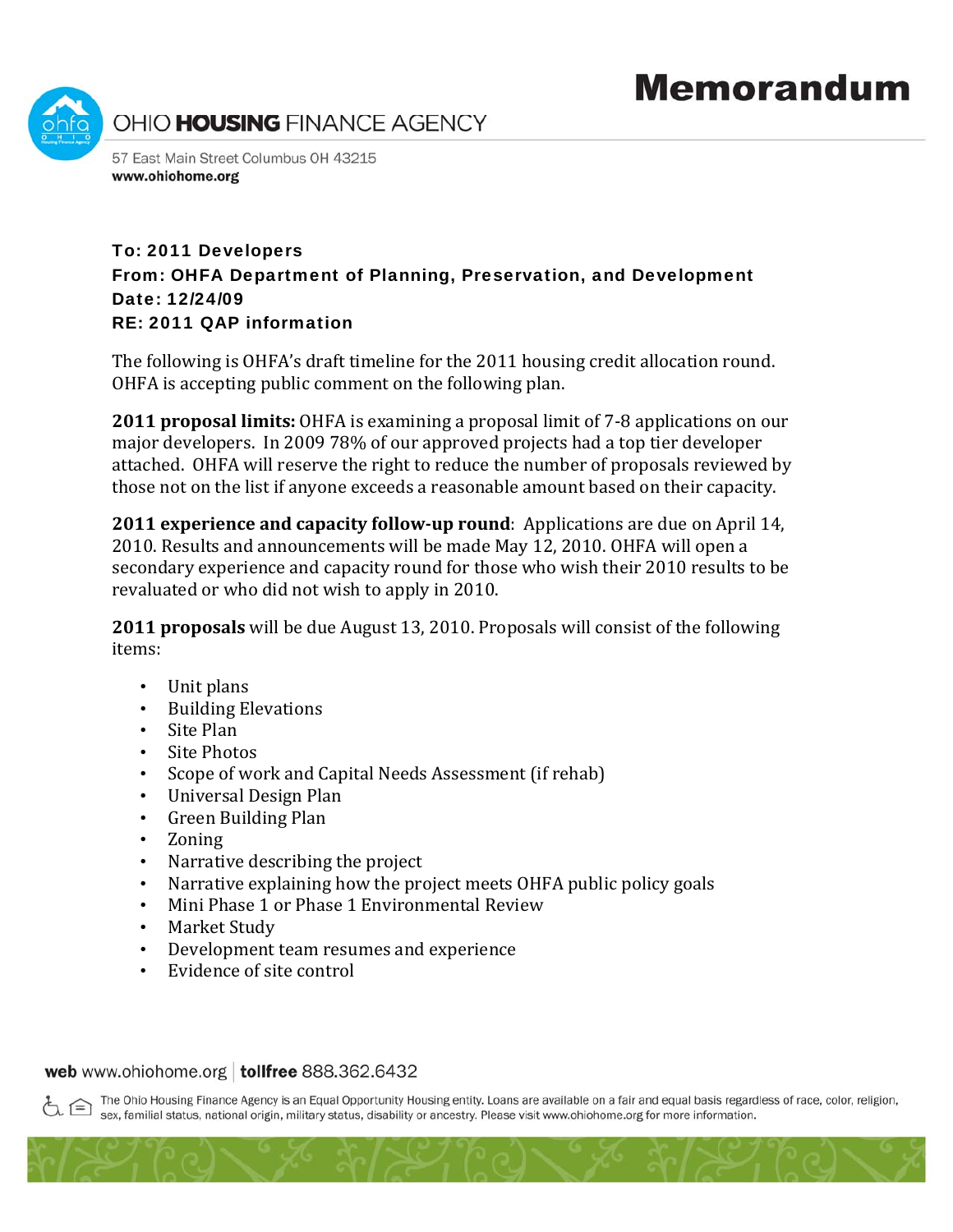

**2011 proposal meetings** will occur late August through December. The following participants will be required to attend:

- Developer
- HDAP Recipi ent
- Management Company
- Consultants
- Architect
- Representative from the local Continuum of Care (if PSH)
- All Members of the Ownership Entity
- OHFA Program Representatives

**2011 site visits** will occur November and December. The process will evaluate both site and surrounding market area with OHFA staff and select project representatives.

**2011 award announcements and conditional reservation letters** will be issued January 12, 2011. Awards will be announced and credits will be reserved conditionally. The OHFA Board will issue final approval for each project.

**2011 underwriting and board approval** will likely occur March through December of 2011. Projects will be underwritten by OHFA staff. Gap financing and final credit amounts will be determined on a project by project basis. Underwriting will begin once a secondary set of material is submitted. This material is being worked out, and will be offered for comment in January.

If you have any comments please contact Arthur Krauer at 614.387.1656 or by email at AKrauer@ohiohome.org.

## web www.ohiohome.org | tollfree 888.362.6432

The Ohio Housing Finance Agency is an Equal Opportunity Housing entity. Loans are available on a fair and equal basis regardless of race, color, religion, sex, familial status, national origin, military status, disability or ancestry. Please visit www.ohiohome.org for more information.